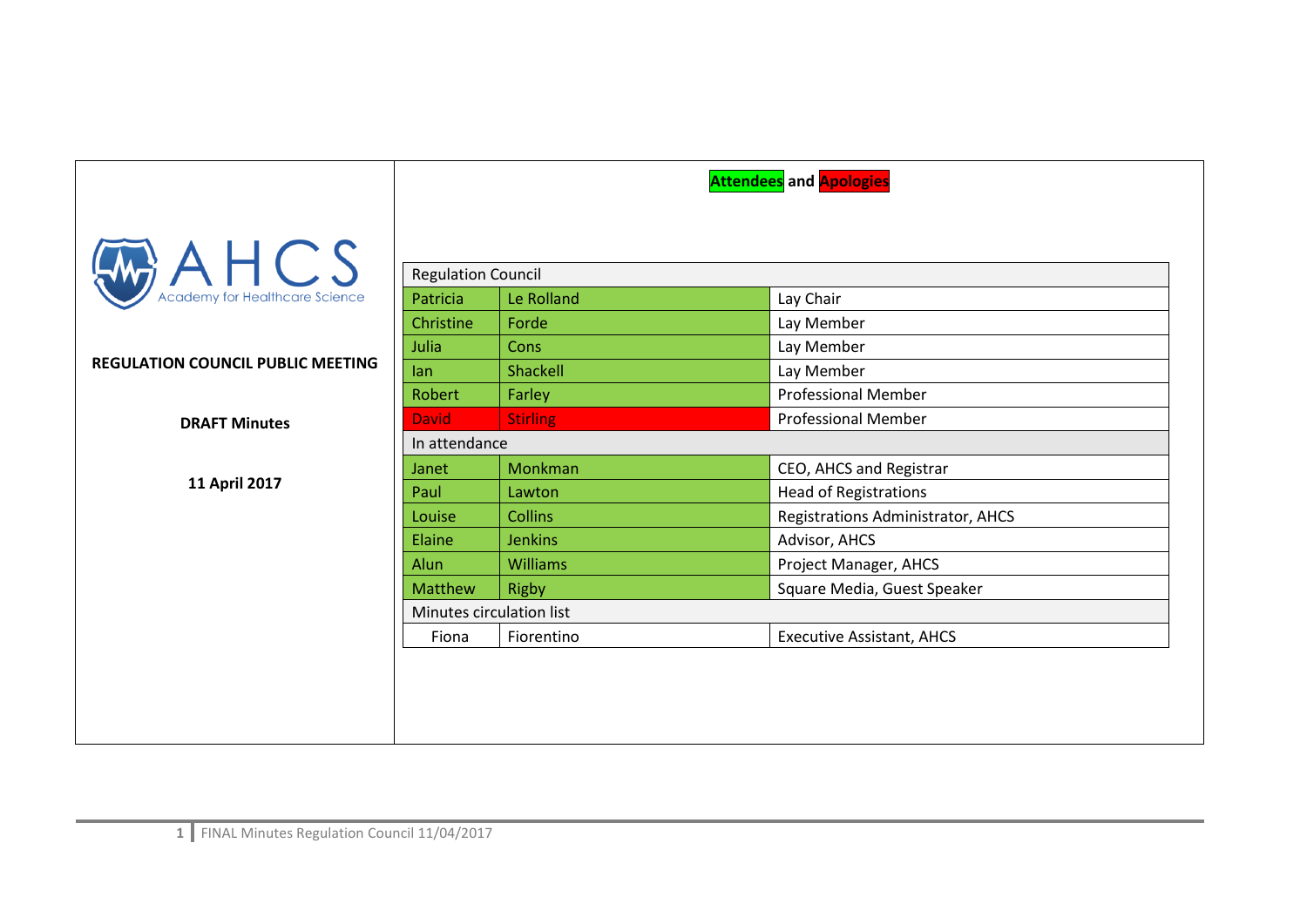## **Key Discussion Points and Actions**

| No.            | Subject                                                                    | <b>Minutes/Action</b>                                                                                                                                                                                                                                                                                                                                                                                                                                                                                                                                                                                                                                                                                                                                                                                                                                                                                                                                                                                                                                                                                                                                                                                                                                                                                                                                | Owner | <b>Action / Due</b> |
|----------------|----------------------------------------------------------------------------|------------------------------------------------------------------------------------------------------------------------------------------------------------------------------------------------------------------------------------------------------------------------------------------------------------------------------------------------------------------------------------------------------------------------------------------------------------------------------------------------------------------------------------------------------------------------------------------------------------------------------------------------------------------------------------------------------------------------------------------------------------------------------------------------------------------------------------------------------------------------------------------------------------------------------------------------------------------------------------------------------------------------------------------------------------------------------------------------------------------------------------------------------------------------------------------------------------------------------------------------------------------------------------------------------------------------------------------------------|-------|---------------------|
| $\mathbf{1}$   | <b>Welcome and Apologies</b>                                               | One apology was received in advance of the meeting. The Council was declared quorate.<br>The Chair welcomed Alun Williams, Elaine Jenkins, Paul Lawton, who has recently been<br>appointed by the Academy as the Interim Head of Registration, and Matthew Rigby from<br>Square Media.                                                                                                                                                                                                                                                                                                                                                                                                                                                                                                                                                                                                                                                                                                                                                                                                                                                                                                                                                                                                                                                               |       |                     |
| $\overline{2}$ | Declarations of Interest                                                   | None were declared.                                                                                                                                                                                                                                                                                                                                                                                                                                                                                                                                                                                                                                                                                                                                                                                                                                                                                                                                                                                                                                                                                                                                                                                                                                                                                                                                  |       |                     |
| 3              | The Regulation Council's<br>Communication and<br>Marketing Plan - progress | Square Media circulated hard copy documents for discussion as follows:<br>1. Digital presence on the AHCS website<br>2. AHCS marketing plan/Square Media deliverables<br>There were a number of key points and discussions whilst reviewing these documents:<br>It was noted that in terms of digital presence the number of visitors to the<br>Academy webpage was high in comparison to those joining the register.<br>Organisations would normally focus on encouraging digital presence to their<br>website however it had been identified that the Academy would possibly benefit<br>more by encouraging visitors to apply for registration.<br>There was some discussion around how new applications could be encouraged<br>e.g. making the process for on-line applications more simplistic, the language on<br>the website could be more targeted, with easier to read information summarising<br>the benefits for healthcare specialists in joining the register.<br>Promoting why visitors to the website should read published articles, encouraging<br>them to share information with their colleagues.<br>Improving marketing collateral, i.e. anything that is produced by marketing e.g.<br>presentations and publications, making better use of on-line videos.<br>Targeting the public rather than solely healthcare professionals. |       |                     |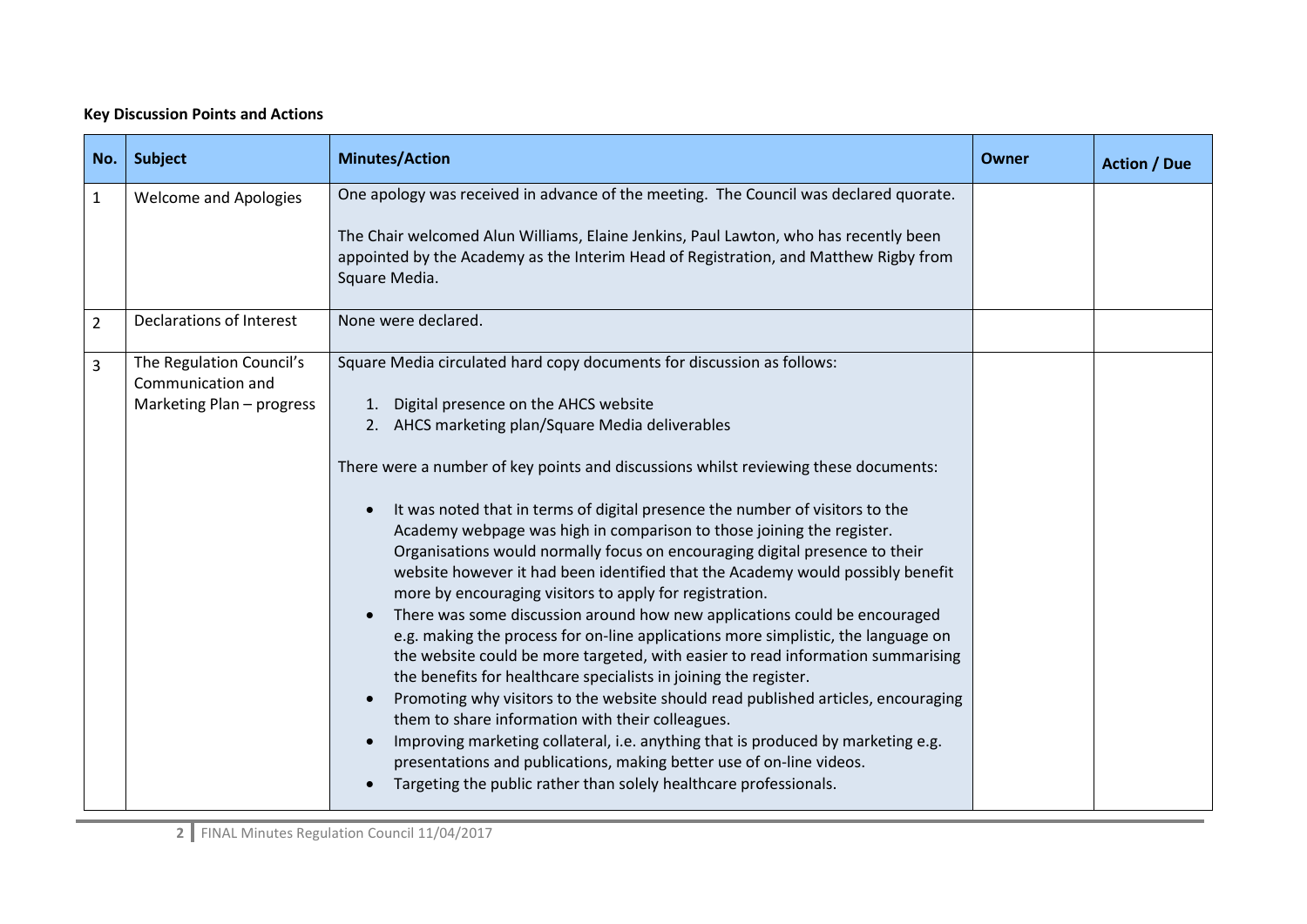|                |                                                                              | All were in agreement that the language on the website needs to be simplified to<br>make it more accessible; the general feedback from Council was that 'the<br>information is presented like a technical document and is not easy to read.'<br>It was suggested that the website could be segmented into web pages targeting<br>$\bullet$<br>different audiences e.g.' I am the public', 'I am a registrant', 'I am a healthcare<br>professional'.<br>There was some discussion on the importance of increasing followers on Twitter.<br>Digital data had identified the best performing tweets, some examples were<br>discussed. It was suggested that it would be beneficial for Square Media to have<br>a list of marketing events to enable them to target tweets for calendar events.<br>The Registrar thanked Square Media for attending the Regulation Council meeting and<br>advised Council that the marketing and communications plan for 2017/2018 would be<br>drafted shortly and circulated. The plan would include clearly defined deliverables for<br>both the Regulation Council and Square Media. |                            |            |
|----------------|------------------------------------------------------------------------------|---------------------------------------------------------------------------------------------------------------------------------------------------------------------------------------------------------------------------------------------------------------------------------------------------------------------------------------------------------------------------------------------------------------------------------------------------------------------------------------------------------------------------------------------------------------------------------------------------------------------------------------------------------------------------------------------------------------------------------------------------------------------------------------------------------------------------------------------------------------------------------------------------------------------------------------------------------------------------------------------------------------------------------------------------------------------------------------------------------------------|----------------------------|------------|
|                |                                                                              | Action: Circulate the draft 2017/2018 Regulation Council's Communication and<br><b>Marketing Plan.</b>                                                                                                                                                                                                                                                                                                                                                                                                                                                                                                                                                                                                                                                                                                                                                                                                                                                                                                                                                                                                              | Registrar/<br>Square Media | May 2017   |
|                |                                                                              | Action: Provide Square Media a list of calendar events to ensure full use of Twitter is<br>achieved.                                                                                                                                                                                                                                                                                                                                                                                                                                                                                                                                                                                                                                                                                                                                                                                                                                                                                                                                                                                                                | <b>Exec Assistant</b>      | May 2017   |
| $\overline{4}$ | a) Minutes of the<br>meeting of 17th<br>January 2017<br>b) Action Log of the | The Chair asked whether the minutes were a true reflection of January's meeting. All<br>agreed that the minutes were a true reflection. No changes were recorded.<br>The action log was discussed and the following items discussed:                                                                                                                                                                                                                                                                                                                                                                                                                                                                                                                                                                                                                                                                                                                                                                                                                                                                                |                            |            |
|                | meeting of 17th<br>January 2017                                              | Action: The action log would be reviewed, updated and revised prior to the next<br>Regulation Council meeting. Actions completed would be removed.                                                                                                                                                                                                                                                                                                                                                                                                                                                                                                                                                                                                                                                                                                                                                                                                                                                                                                                                                                  | Registrar                  | May 2017   |
|                |                                                                              | Action: The new draft job specification comments should be sent to the Interim Head of<br>Registration.                                                                                                                                                                                                                                                                                                                                                                                                                                                                                                                                                                                                                                                                                                                                                                                                                                                                                                                                                                                                             | All                        |            |
|                |                                                                              | Action: The Head of Quality Assurance had sent a letter to the Glasgow Caledonian                                                                                                                                                                                                                                                                                                                                                                                                                                                                                                                                                                                                                                                                                                                                                                                                                                                                                                                                                                                                                                   | Registrar/                 | April 2017 |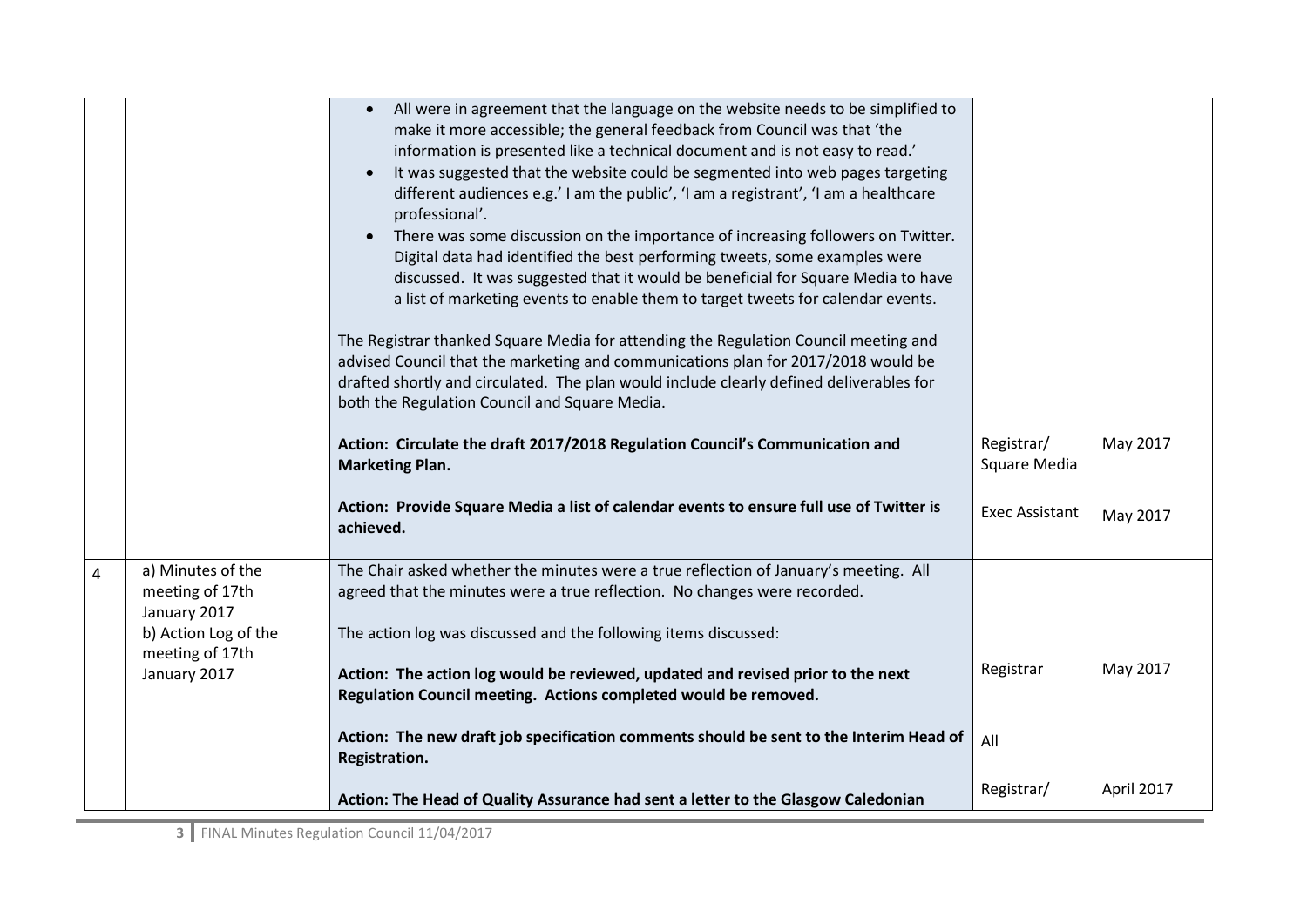|   | c) Matters arising not<br>on the agenda Policies<br>and procedures<br>update | University informing them that a course had been accredited following due process, as<br>meeting the PTP standards. The Chair raised concerns that the letter provided was not<br>clear, nor was there clear advice for institutions on the website. The Registrar informed<br>that it would be beneficial for a meeting to be organised with the Head of quality<br>Assurance to obtain clarity around the arrangements, ensuring that governance is<br>covered.<br>The Chair confirmed that the policies and procedures update was received during the<br>Private Meeting.                                                                                                                                                                                                                                                                                                                                                                                                                                                                                                                                                                              | Head of QA/<br>Regulation<br>Chair |           |
|---|------------------------------------------------------------------------------|-----------------------------------------------------------------------------------------------------------------------------------------------------------------------------------------------------------------------------------------------------------------------------------------------------------------------------------------------------------------------------------------------------------------------------------------------------------------------------------------------------------------------------------------------------------------------------------------------------------------------------------------------------------------------------------------------------------------------------------------------------------------------------------------------------------------------------------------------------------------------------------------------------------------------------------------------------------------------------------------------------------------------------------------------------------------------------------------------------------------------------------------------------------|------------------------------------|-----------|
| 5 | Membership of the<br>Council                                                 | The Registrar informed Council that there was one vacancy pending due to a Council<br>Member stepping down during the past six months.<br>In view of the Medical Illustrators transferring to the register the Registrar asked Council<br>whether it would be beneficial to have the ex CAMIP registrar join as a Council Member.<br>It was felt that this could bring valuable knowledge and transferable skills to the Council.<br>All agreed that it would be positive to appoint the ex CAMIP Registrar particularly as such<br>a large number of registrants had transferred across.<br>Transition of the structure would be during July and the new structure will be announced<br>at the next Regulation Council meeting, and Council members will be made aware of the<br>implications.<br>It was agreed that the Chair would speak to Regulation Council members on a one to one<br>basis and receive further feedback once they had time to reflect on the recruitment<br>proposal.<br>Action: The Registrar to write to the previous CAMIP Registrar who is currently a<br>Medical Illustrator registrant, offering membership to the Council. | Registrar                          | Completed |
|   |                                                                              | Action: Should a CAMIP registrant be interested in joining the Regulation Council, the<br>candidate's CV would be circulated to Regulation Council for review.                                                                                                                                                                                                                                                                                                                                                                                                                                                                                                                                                                                                                                                                                                                                                                                                                                                                                                                                                                                            | Registrations<br>Admin             |           |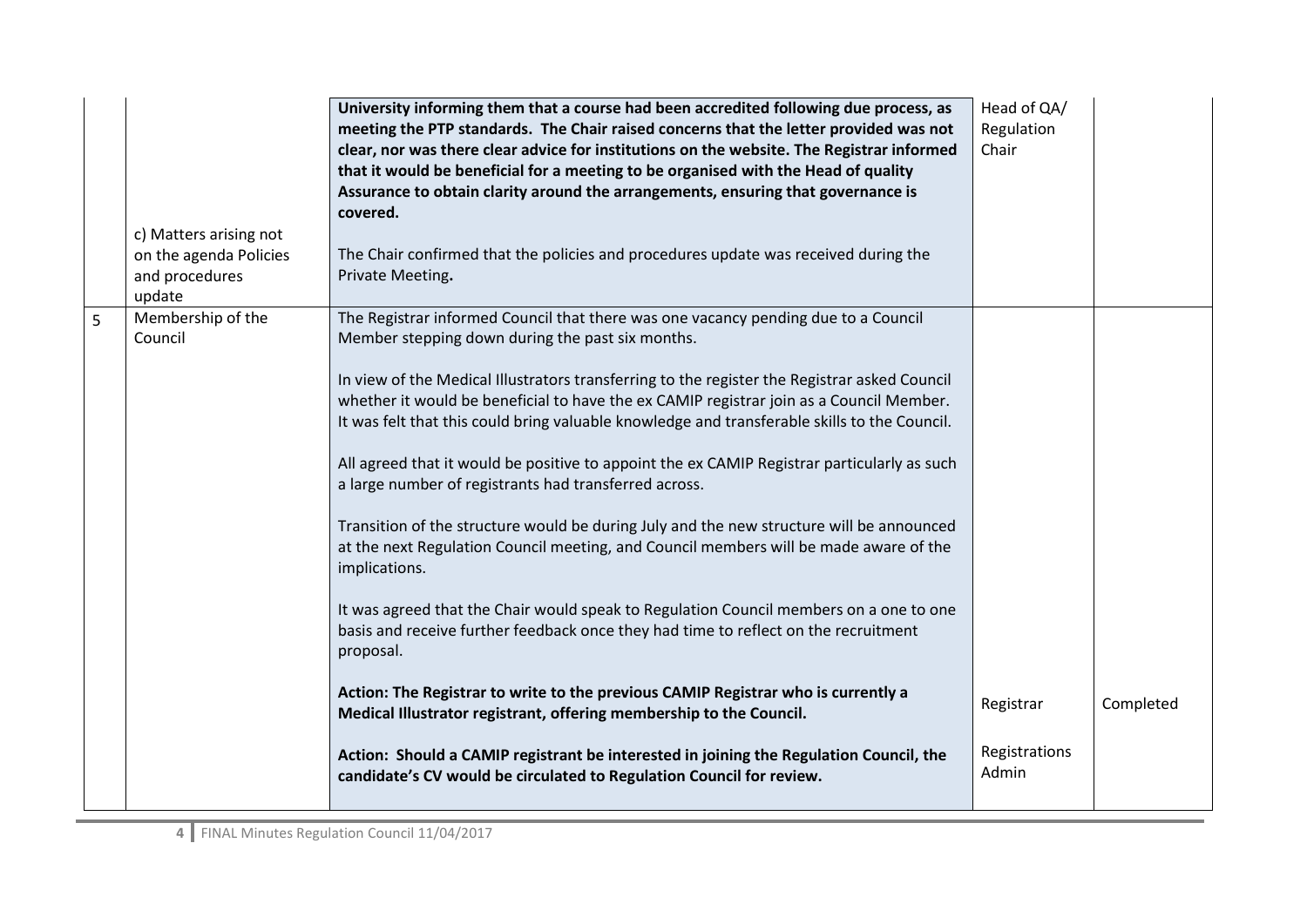|                |                    | Action: The Chair to discuss individually with members the new structure and<br>recruitment plans.                                                                                                                                                                                                                                                                                                                                                                                                                                                                                                                                                                                                                                                                                                                                                | Chair | Mid June |
|----------------|--------------------|---------------------------------------------------------------------------------------------------------------------------------------------------------------------------------------------------------------------------------------------------------------------------------------------------------------------------------------------------------------------------------------------------------------------------------------------------------------------------------------------------------------------------------------------------------------------------------------------------------------------------------------------------------------------------------------------------------------------------------------------------------------------------------------------------------------------------------------------------|-------|----------|
| 6              | Academy Update     | The CEO briefed Regulation Council members as follows:<br>The Interim Head of Registration has joined the Academy team this week and would<br>provide valuable support to the new pending structure.<br>The Chair asked that it was formally noted that the Regulation Council were pleased that<br>the Academy had appointed a new Interim Head of Registration to support the Registrar.<br>This demonstrated that the Academy had taken a practical response to future expansion.<br>The CEO advised that the Academy was keen to improve their processes. To help achieve<br>this they have trialled some focussed telephone conference calls with Practitioner<br>Registrants. There had been some good dialogue and the Academy would be building on<br>this by organising more focussed discussions to improve their system and processes. |       |          |
| $\overline{7}$ | Registrar's report | The Registrar provided an update as follows:<br>The Medical Illustrators have successfully transferred to the Academy's Register on<br>31 <sup>st</sup> March 2017; all registrants have been written to informing them of the transfer and<br>encouraging them to access their on-line accounts.<br>The Practitioner Register's CPD audit (Continuing Professional Development) is still in<br>progress. An update was provided as follows:<br>3% sample audit carried out across specialisms<br>Three are pending CPD assessments<br>A small percentage of registrants have been asked to provide further information<br>to support their CPD submission<br>One registrant has not yet submitted their CPD<br>It was agreed that the Registrar would provide some guidance on how to proceed with                                               |       |          |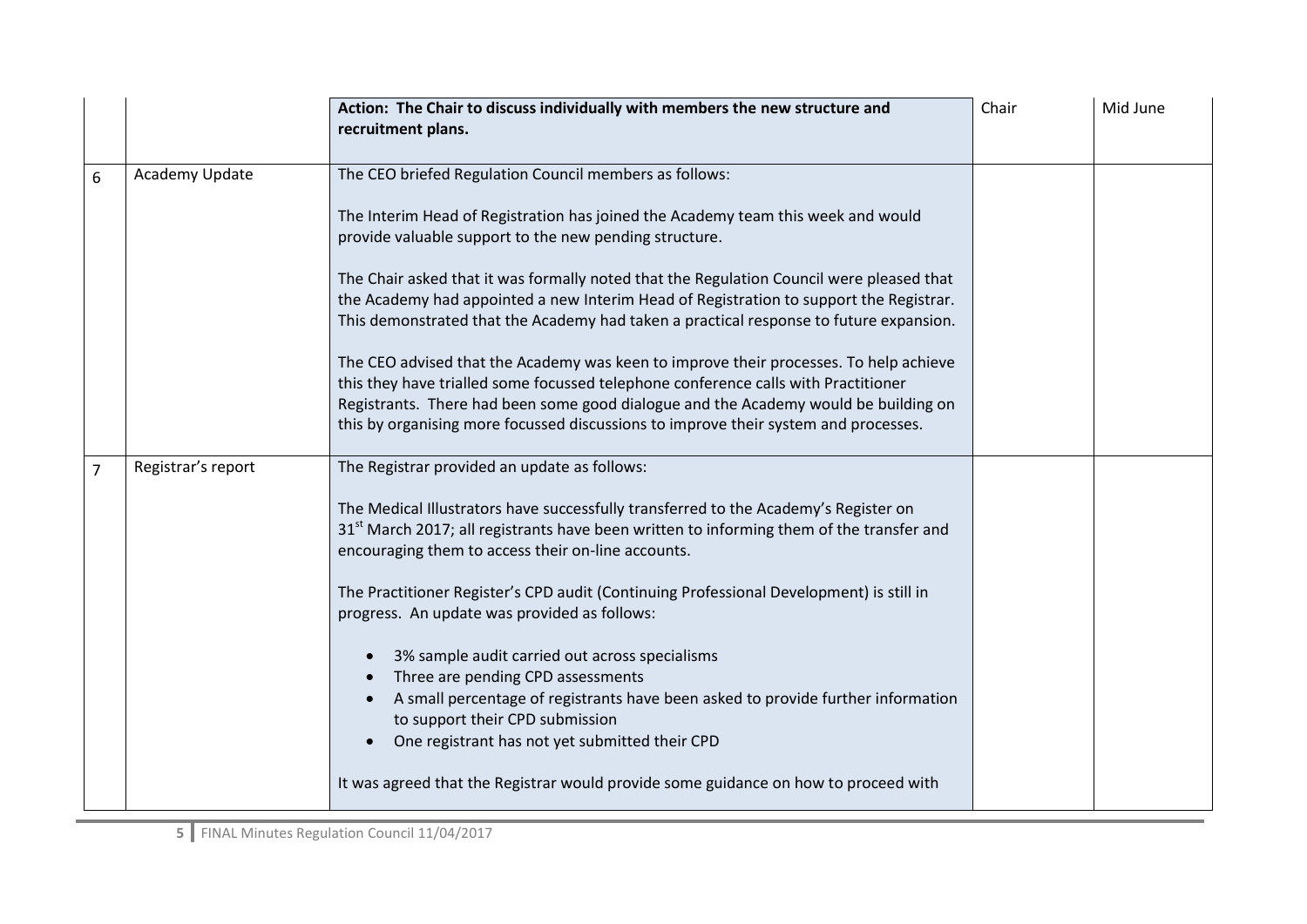|   |                                     | the Registrant that had not submitted their CPD.                                                                                                                                                                                                                                                          |           |           |
|---|-------------------------------------|-----------------------------------------------------------------------------------------------------------------------------------------------------------------------------------------------------------------------------------------------------------------------------------------------------------|-----------|-----------|
|   |                                     | The final result of the CPD results would be discussed at the next meeting.                                                                                                                                                                                                                               |           |           |
|   |                                     | The Chair suggested that future CPD timelines would need further consideration<br>particularly as the Register grows, ideally focused on spring and autumn submission<br>periods.                                                                                                                         |           |           |
|   |                                     | The Registrar updated the Council on HSS Equivalence applications and the number of<br>HSS Registrants joining the register. The Council requested that in future a breakdown of<br>HSSR registrant's specialisms and geographic location should be included as high level<br>numbers was not sufficient. |           |           |
|   |                                     | Action: include specialisms and geographic location for HSS registrants.                                                                                                                                                                                                                                  | Registrar | June 2017 |
|   |                                     | Action: The Registrar to provide guidance on how to proceed with the Registrant that<br>has not submitted their CPD.                                                                                                                                                                                      | Registrar | June 2017 |
|   |                                     | Action: The final results of the CPD would be discussed at the next meeting.                                                                                                                                                                                                                              | Registrar | June 2017 |
|   |                                     | The Academy has had discussions with the Royal College of Pathology's President, the<br>Chief Scientific Officer of England and the HCPC Chief Executive Officer, briefing them fully<br>on both the HSS Equivalence and Register processes and pricing structure.                                        |           |           |
|   |                                     | The Registrar has been working with Anatomical Pathology Technicians (AAPTs) to try to<br>make the process easier to join the Practitioner Register. There have been a number of<br>individuals finding it difficult to apply. The Council will be informed of any progress.                              |           |           |
|   |                                     | Action: Update Council on the AAPT application process.                                                                                                                                                                                                                                                   | Registrar | June 2017 |
| 8 | Annual Plan (2016/2017)<br>progress | A summary was provided on progress of the objectives, the document will be circulated<br>with some suggestions on how these can feed into the 2017/2018 Annual Plan, which will<br>clearly define what is required, including timelines.                                                                  | All       |           |
|   |                                     |                                                                                                                                                                                                                                                                                                           |           |           |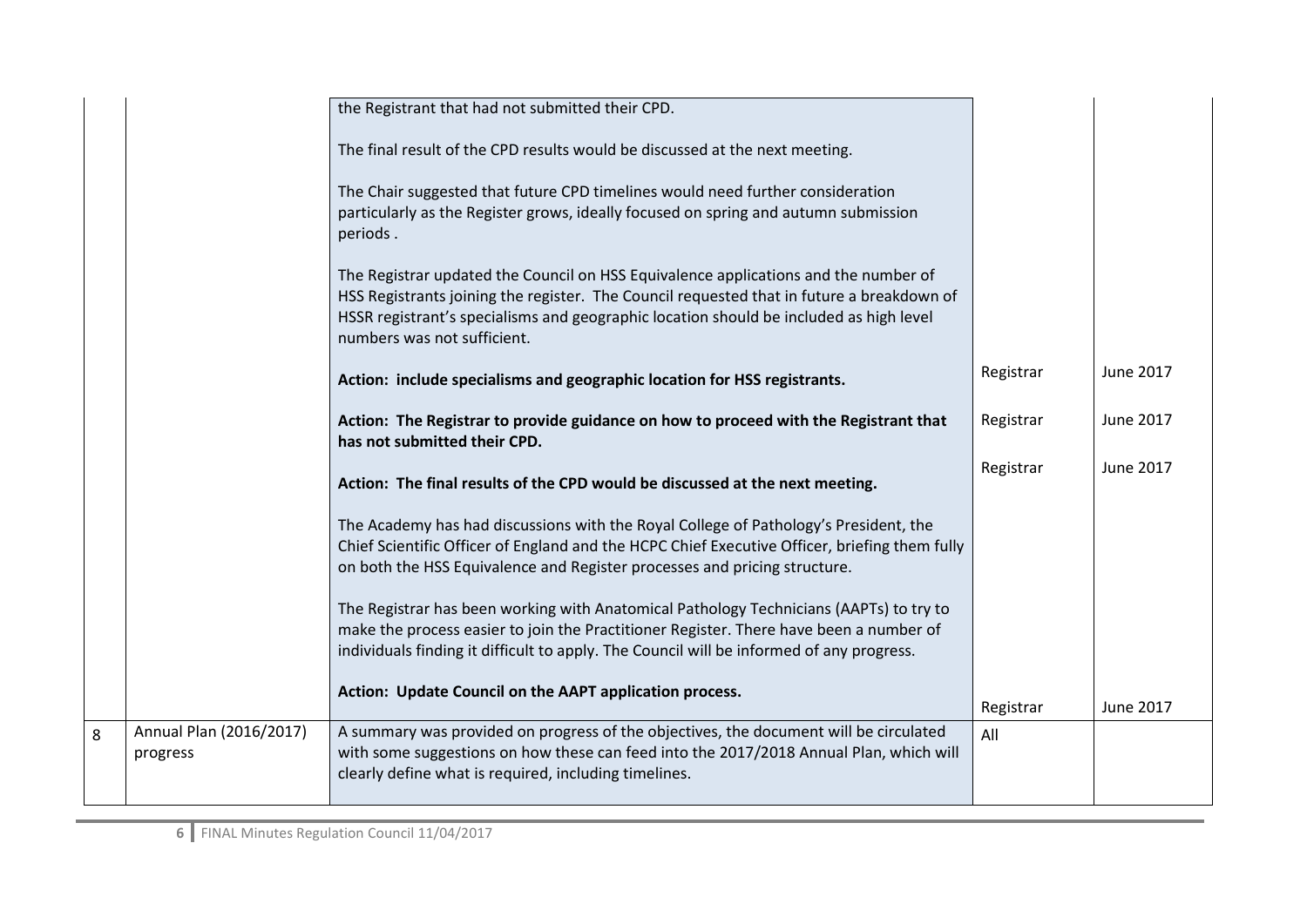|                                                                                   | There was a request from Council to include further context within the document to help<br>explain the plan and its purpose, the same could also be included in the Communication<br>and Marketing Plan.                                                                                                                                                                                                                                                                                                                                                                                                                                                                                                                                                                                                                                                                                 | Registrar          |            |
|-----------------------------------------------------------------------------------|------------------------------------------------------------------------------------------------------------------------------------------------------------------------------------------------------------------------------------------------------------------------------------------------------------------------------------------------------------------------------------------------------------------------------------------------------------------------------------------------------------------------------------------------------------------------------------------------------------------------------------------------------------------------------------------------------------------------------------------------------------------------------------------------------------------------------------------------------------------------------------------|--------------------|------------|
| <b>Draft Annual Report</b><br>(2016/2017) review                                  | The Registrar asked the Council for their comments as follows:<br>The report should be explicit on what, by when and how<br>Incorporate the new structure into the plan e.g. the Regulation Board<br>There should be inclusion of digital marketing<br>It was suggested that it would be useful to include numbers of the healthcare<br>science society to provide context to the plan<br>It was suggested that there needs to be more reference to protection of patients,<br>a couple of scenarios could be added to the document. There could also be an<br>Academy for Healthcare Regulation Council 'keeping patients safe' strap line<br>Abbreviations should be removed from the document.<br>It was requested that feedback should be provided to the Registrar by end of May.<br>Regulation Council member (Julia Cons) agreed that she would proof read the final<br>document. | Council<br>members | End of May |
| Follow-up from the joint<br><b>AHCS Regulation Council</b><br>and ETPSC workshop) | The PSA were positive about the document produced following the AHCS Regulation<br>Council and ETPSC workshop which stress tested fitness to practise.<br>There are actions still pending. To help progress actions quickly a proposal was made to<br>utilise the Quality Assurance Team to produce and deliver changes from the workshop. A<br>full report on progress will be circulated prior to the next Council meeting, including<br>specific guidance and templates where required.<br>It was agreed that a future workshop could be beneficial.<br>Action: The Quality Assurance team progress pending actions and provide specific<br>written guidance and templates where required.                                                                                                                                                                                            | Head of            | June 2017  |
|                                                                                   |                                                                                                                                                                                                                                                                                                                                                                                                                                                                                                                                                                                                                                                                                                                                                                                                                                                                                          |                    | Quality    |